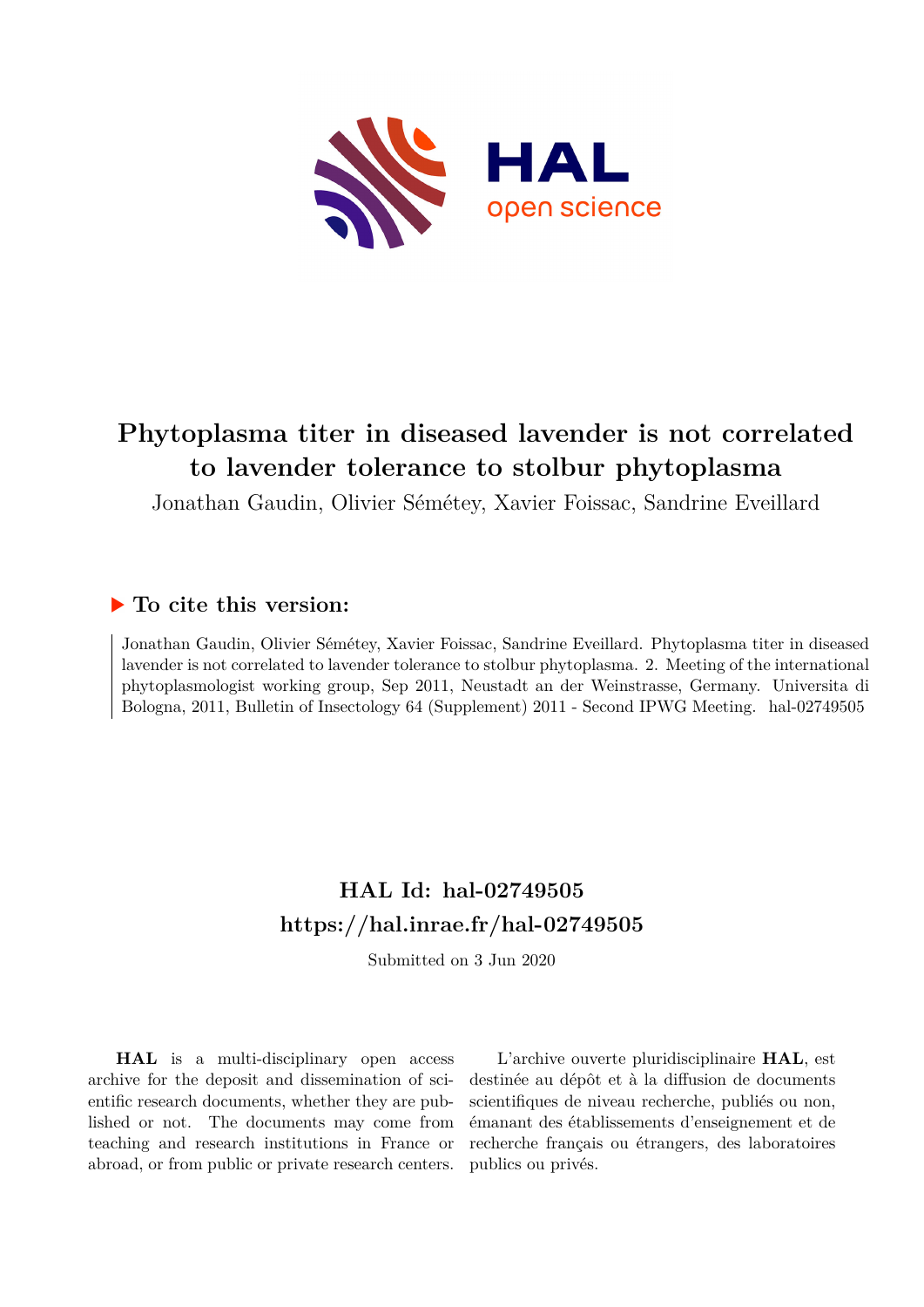### **Phytoplasma titer in diseased lavender is not correlated to lavender tolerance to stolbur phytoplasma**

**Jonathan GAUDIN3 , Olivier SEMETEY<sup>3</sup> , Xavier FOISSAC1,2, Sandrine EVEILLARD1,2**

*1 INRA, UMR 1332 BFP, F-33140 Villenave d'Ornon, France 2*

*Univ-Bordeaux, UMR 1332 BFP, F-33140 Villenave d'Ornon, France 3*

<sup>3</sup> CIHEF, INRA-Centre d'Avignon, Unité de Pathologie Végétale, Domaine Saint-Maurice - BP 94, F-84143 Montfavet *cedex, France* 

#### **Abstract**

Yellow decline of lavender is associated with stolbur phytoplasma. It is an economically important disease in south-eastern France, and there is no curative control method. In the past few years, susceptible and tolerant lavenders (*Lavandula spp*.) or lavandins (*Lavandula latifolia* x *lavandula angustifolia*) were proposed as disease management strategy to growers. However, the bases of tolerance were unknown. In order to establish these possible bases, we compared the titers of stolbur phytoplasma in the leaves and shoots of different lavenders and lavandins, either sensitive or tolerant. Results showed that symptom severity was not correlated to the tolerance status of all cultivars tested, and that symptom severity was not correlated to the phytoplasma titer.

**Key words:** yellow decline of lavender, Q-PCR, stolbur phytoplasma, lavandin.

#### **Introduction**

In south-eastern France, lavender essential oil production is endangered by lavender decline. Lavander (*Lavandula angustifolia*.) and lavandin (*L. latifolia* x *L. angustifolia*) cultures are affected by yellow decline ("deperissement jaune" in French). The disease is associated with the presence of stolbur phytoplasma, which is transmitted by *Hyalesthes obsoletus* (Cousin *et al*., 1970, 1971, Moreau *et al*., 1974, E. Boudon-Padieu, personal communication)*.* Stolbur phytoplasma is also spread by vegetative propagation through lavender and lavandin nurseries.

Up to now, no curative methods exist againsts stolbur phytoplasma. The only way is to eliminate diseased plants, apply insecticide treatments against insect vectors and plant phytosanitary certified material. Control of phytoplasma infection with resistant plant has always been very limited. However, as alternatives to susceptible plants, tolerant lavenders(ins) were proposed to growers to reduce the damage caused by lavender decline. Up to now, little is known about the mechanism of this tolerance, which could involve interactions between the plant and the phytoplasma or interactions between the plant and the insect vector. In order to identify the bases of tolerance to the decline, we intended to quantify the stolbur phytoplasma in lavenders(ins).

#### **Materials and methods**

Lavenders and lavandins were sampled in fields in South-East France. Lavenders were classified as susceptible (Lavande Bleue, lavande fine, Carla, B7, Maillettes, Matherone) or tolerant (Rapido, Diva). Lavandins were classified as susceptible (Abrial) or tolerant (Grosso, Sumian).

DNA extraction was done from 0.3-0.5 g of symptomatic leafy shoots with CTAB method and the final DNA pellet was resuspended in 50µl TE 1X (Murray and Thomson, 1980).

For setting an internal reference used in real-time PCR quantification, amplification of a 976 bp fragment of MAP gene was achieved using primers adkF2 (5'-GTTGGTCGCAGAATTTGTCC-3') and if1R2 (5'-CCAGAAACATAAGCGGTAATCGT-3') for 35 cycles (94°C 40 sec, 55°C 40 sec, 72°C 40 sec).

MAP PCR product was cloned in pGEM-T easy plasmid (Promega) following the manufacturer instruction. Q-PCR was carried out using primers MapStol-F and MapStol-R with a method modified from Pelletier and colleagues (Pelletier *et al*., 2009). The primers and probe for 'flavescence dorée' phytoplasma were removed, as well as the endogenous control targeting a grapevine tRNA which was replaced by a polyvalent endogenous control amplifying the COX gene (Weller *et al*., 2000). Results were analyzed using MxPro QPCR software (Agilent). The number of phytoplasmas was calculated for all plants, and the difference between mean values were evaluated by Chi-square tests.

#### **Results**

Obtainment of the quantification standard. A fragment of the stolbur phytoplasma MAP gene used for the detection (Pelletier *et al*., 2009) was amplified from DNA extracted from infected lavenders(ins) using primers adkF2 and if1R2. The obtained product was cloned in pGEM-T Easy and sequenced. The plasmid was then quantified and diluted in order to obtain a range standard from  $10<sup>1</sup>$  to  $10<sup>8</sup>$  plasmids/ $\mu$ l. This standard was tested in duplicate in each Q-PCR assay.

Absence of correlation between phytoplasma titer and symptom severity (severity index). A total of 2,500 lavenders(ins), susceptible or tolerant, were collected in 2008, 2009 and 2010. Each plant was assigned a severity index (from 0: no symptoms, to 7: dead plant) and